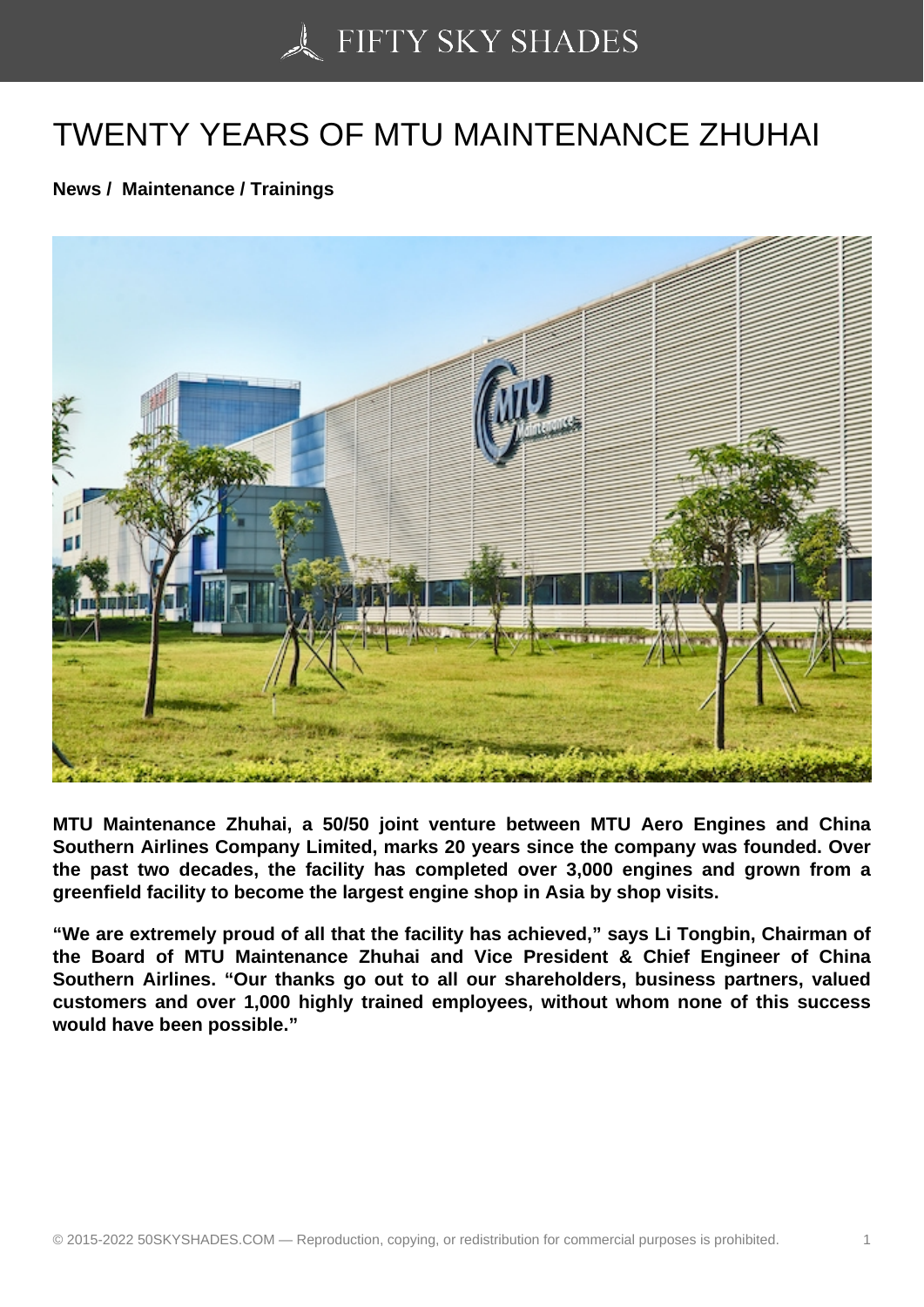**The Asian region is now the largest in the world when it comes to shop visit volumes and is largely expected to be one of the first to recover post pandemic. "We made the strategic decision to found MTU Maintenance Zhuhai to serve the growing Asian market and are delighted with the exceptional success the facility has experienced," adds Michael Schreyögg, Chief Program Officer MTU Aero Engines and Vice Chairman of the board, MTU Maintenance Zhuhai.**

Servicing CFM56, LEAP, V2500 and soon PW1100G-JM engines, MTU Maintenance Zhuhai has been expanded twice to accommodate demand and now has a capacity of 450 engines per year. This will increase to 700 in 2024, when an additional facility in the neighbouring Jinwan district has been constructed. "Thanks to our timely entry into the market and reputation for highly customized and cost-efficient engine solutions, we are extremely confident in MTU Maintenance Zhuhai's position as largest engine MRO in China and in turn, its future growth trajectory," Schreyögg adds.

Throughout 2021 and into the next decade, MTU Maintenance Zhuhai will also be investing a training center to accommodate its growing workforce needs. Due for completion in 2022, the center will train 50 to 100 Chinese engineering graduates in aircraft engine mechanics per year. "Furthermore, we will also continue to invest in our on-site team and capabilities," adds Jaap Beijer, President and CEO, MTU Maintenance Zhuhai. "We carried out the largest number of onsite services events within the MTU Maintenance network in 2020, despite the crisis. And we added a number of workscopes to our portfolio, such as LEAP-1B end-of-lease checks, V2500 fan rotor and CFM56-7B fan containment case replacements. We will build on this foundation in 2021."

Located in Zhuhai's free trade zone, MTU Maintenance Zhuhai benefits from its proximity to Hong Kong, Guangzhou, Shenzhen and Macao. The facility boasts advanced machinery and performs 80 percent of parts repairs in-house. In addition to China Southern, MTU Maintenance Zhuhai serves over 70 customers from China, Asia and around the world, including International Aero Engines, Saudia Airlines and All Nippon Airways, as well as Chinese Shenzhen Airlines, Xiamen Airlines and Sichuan Airlines. Its dedicated service teams can be dispatched to the customers in the region in no time.